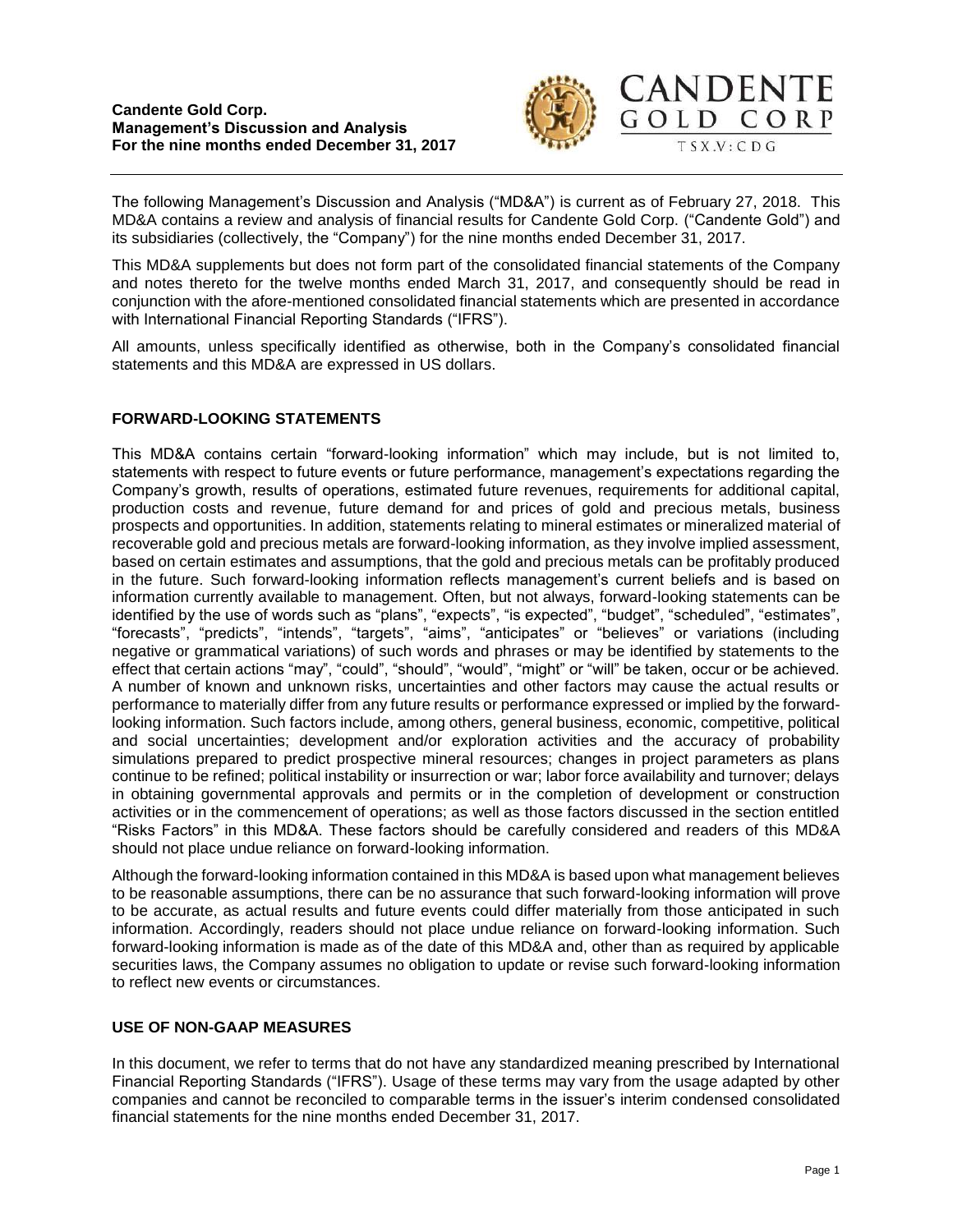

In this document and in the Company's consolidated financial statements, unless otherwise noted, all financial data is prepared in accordance with IFRS.

# **BUSINESS OVERVIEW**

The Company is principally engaged in the exploration and development of mineral properties in Mexico and Peru. The Company is in the exploration stage as its properties have not yet reached commercial production and none of its properties is beyond the preliminary exploration stage. All work presently planned by the Company is directed at defining mineralization and increasing understanding of the characteristics of, and economics of, that mineralization.

The Company's principal asset is the El Oro gold-silver property located in the states of Mexico and Michoacan, Mexico (the "El Oro Property" or the "Property"). As of the date of this MD&A, the Company holds a 100% interest in the El Oro Property.

#### **Matters in prior periods related to the ongoing development of the various projects have been disclosed in previous MD&A filed on SEDAR.**

#### **Mexico**

### *El Oro Property*

The Company's principal asset is the El Oro gold-silver property located in the states of Mexico and Michoacan, Mexico ("El Oro Property"). As of the date of this MD&A, the Company now holds a 100% interest in the El Oro Property, having purchased in January 2017 the remaining 30% from a wholly-owned subsidiary of Goldcorp Inc. Management has been reviewing all previous exploration results on the project and re-focusing targets for future exploration. One key area is the border zone of the historical Esperanza and Mexico Mines where several high-grade gold-silver intersections in several veins and structures were intersected by previous drilling by the Company. Since this area was drilled, a structural study identified northeasterly controls to high grades, which fits the nature of this mineralized zone. Future drilling will target this border area as well as 31 other recently identified exploration targets. In addition to the El Oro Property, the Company has the right to process tailings left from pre-1930s milling of ores from the Mexico mine on the San Rafael vein in the El Oro District ("Tailings Project"). The Company has been evaluating the potential for the historic tailings to generate near-term cash flow. The Mexico Mine Tailings, have had extensive historic and recent assessments including drill testing and metallurgical test work. In addition to the Mexico Mine Tailings, the Company has a right of first refusal to also process three other tailings deposits. All four tailings deposits, lie within the town of El Oro and are adjacent to existing road access, power and water services.

Studies by the Company have determined that the Mexico Mine Tailings contain an Inferred Resource\* of 1,267,400 tonnes grading 2.94 Au g/t, 75.12 Ag g/t containing 119,900 ounces of gold and 3,061,200 ounces of silver.

\*Note: Mineral Resources are not Mineral Reserves and do not have demonstrated economic viability. All figures have been rounded to reflect the accuracy of the estimate. For more information, see "National Instrument 43-101 Technical Report on the Inferred Mineral Resource Estimate of the Mexico Mine Tailings" prepared by Nadia Caira, P.Geo. and Allan Reeves, P.Geo., dated August 25, 2014 with an effective date of July 8, 2014 (the "Technical Report") available at www.sedar.com.

Bi-annual land holding payments previously made by Goldcorp are now the responsibility of the Company and as at the end of December 31, 2017, \$214,369 is owed to the Mexican government for land holding costs.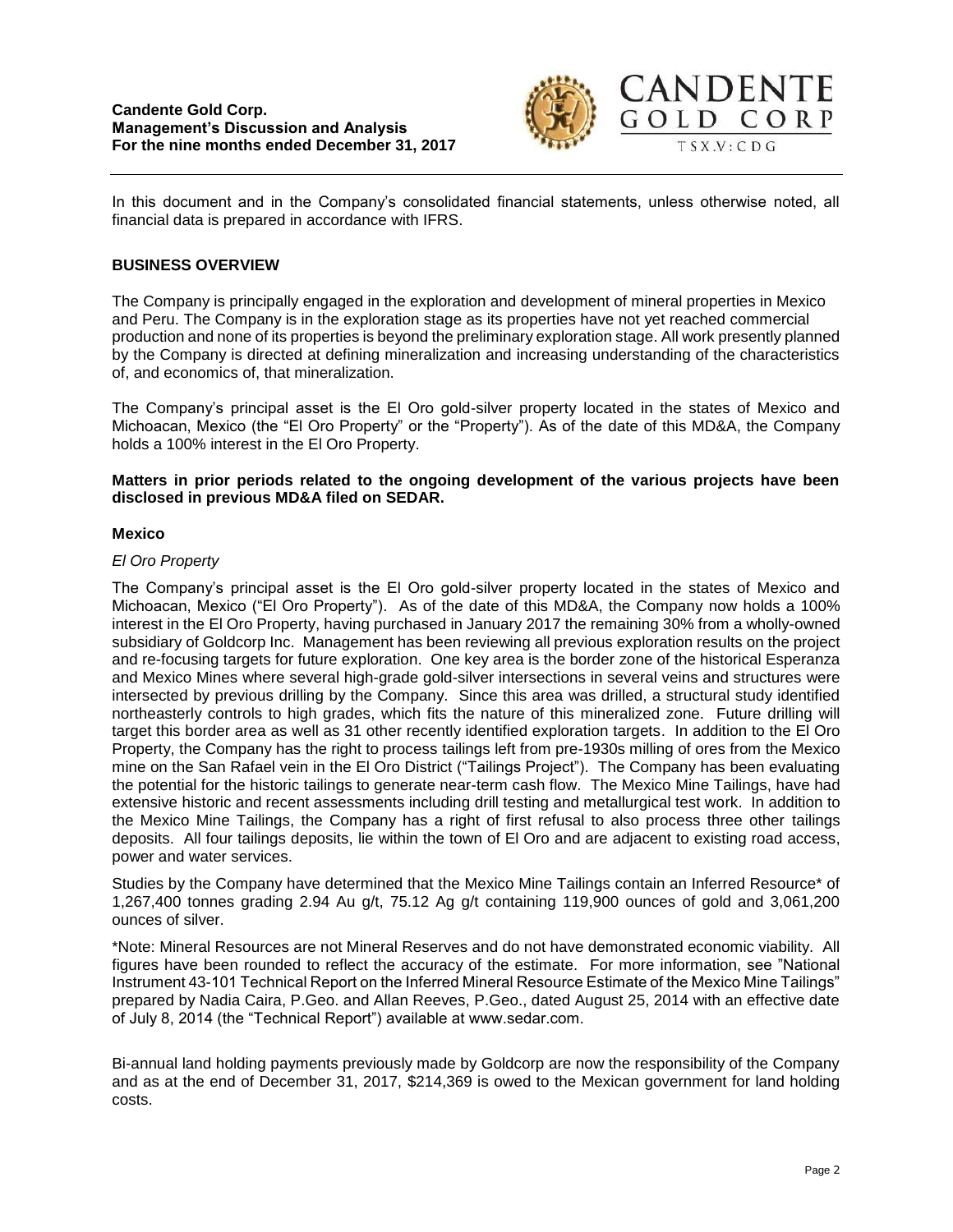#### **Candente Gold Corp. Management's Discussion and Analysis For the nine months ended December 31, 2017**



In September 2017, the Company entered into a revised agreement with the Municipality of El Oro ("Municipality") for the access and processing rights to the tailings deposits. The agreement now provides the Company with the right to recover all available gold and silver from the tailings deposit and pay to the Municipality an 8% Net Profits Interest ("NPI"). The Company is also entitled to retain the first \$1,500,000 of the 8% NPI payable to the Municipality.

On November 9, 2017, the Company entered into a binding letter agreement with Sun River Gold Corp. ("Sun River" or "SRG"), a private Nevada corporation, to grant Sun River the right and option to further test and, if proven economic, develop and operate the Company's tailings project in El Oro Mexico (the "Tailings Project"), through Candente Gold's Mexican subsidiary, CCM EL Oro Jales, S.A. de C.V. ("CCM El Oro Jales"), according to the agreement CCM EL Oro Jales executed with the Municipality.

In order to exercise the option, Sun River is required to make the following option exercise payments:

- 1) A payment of \$50,000 upon execution of the agreement (paid),
- 2) Four quarterly payments of \$30,000 commencing February 9, 2018 (\$30,000 paid),
- 3) A payment of \$130,000 on February 9, 2019, and
- 4) Four quarterly payments of \$50,000 commencing May 9, 2019.

Sun River is also required to bring the mine tailings properties into commercial production within 36 months of the effective date of the option agreement, grant to the Company a 5% net profit Life of Mine royalty on production from the properties and assume the obligation to pay the 8% net profit interest royalty to the Municipality.

Upon making the totality of the option exercise payments and, if commercial production has been achieved, Sun River will indirectly acquire a 100% interest in CCM El Oro Jales. During the period ended December 31, 2017, the Company received \$50,000 in payments.

If at the end of the option period, commercial production in the tailings retreatment operation has not been attained, the parties will engage a mediator to confirm that SRG has in fact made its best efforts to bring the tailings retreatment into production. In the event it is determined that best efforts were made by SRG, the Company will extend the term of the agreement by a further 2 years. If production has not started within the two-year extension, all rights granted to Sun River will be terminated without obligation to the Company.

Sun River Gold is a private mining company registered in Nevada and owned and operated by experienced gold mining investors, mineral economists, metallurgists, metallurgical engineers and business development entrepreneurs. The Board of Sun River Gold currently comprises four owners/Directors most of whom have fifteen or more years working in Mexico exploring, permitting and operating mines.

# **Peru**

As at December 31, 2017, the Company has maintained in good standing portions of the Tres Marias and Las Brujas properties. These properties are early-stage gold and gold-silver exploration projects in Peru.

# **QUARTERLY HIGHLIGHTS**

# *Financial Condition*

The Company ended the period with cash of \$15,321, a decrease of \$109,602 from March 31, 2017.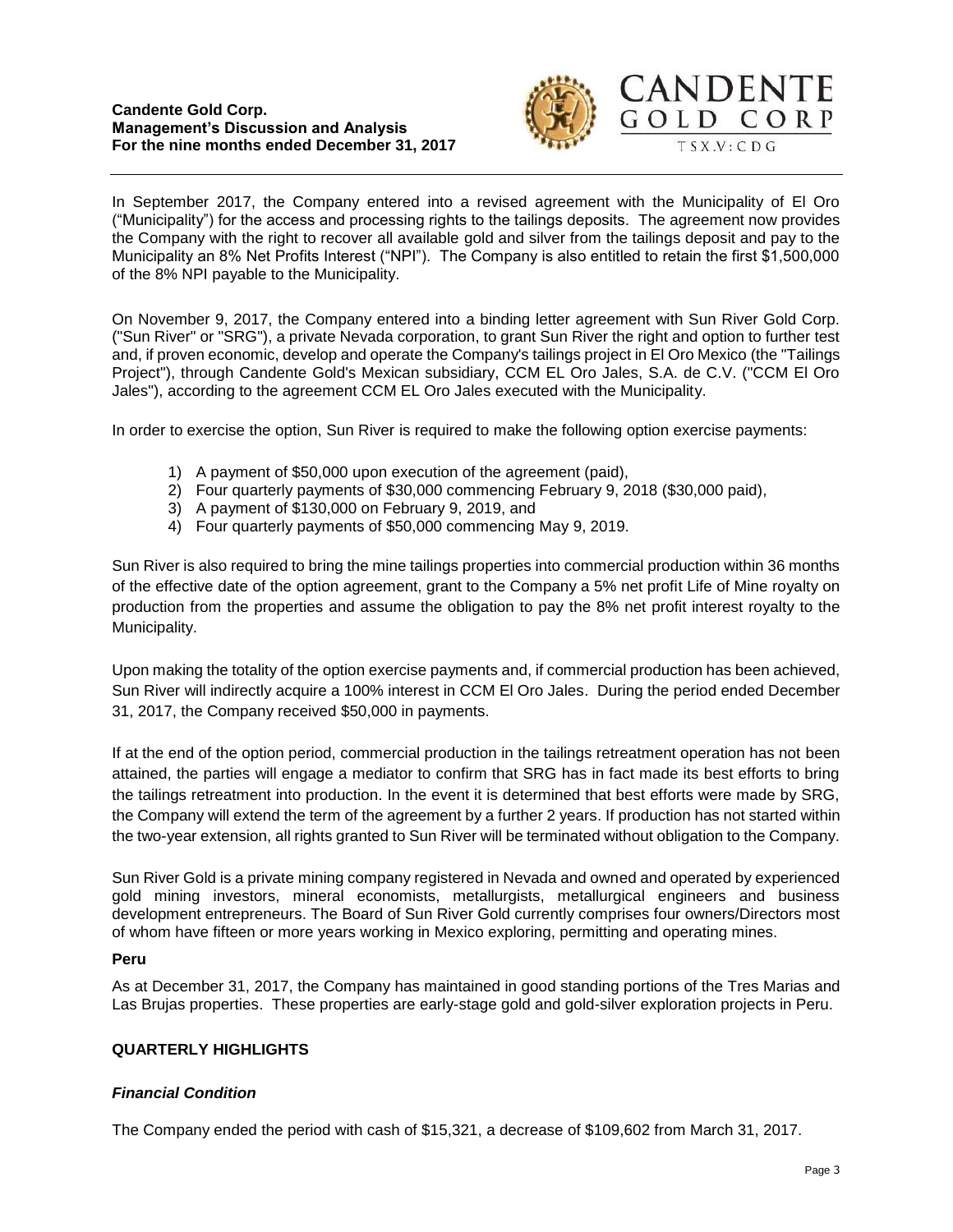

### *Financial Performance*

Net loss for the quarter ended December 31, 2017 was \$206,613 compared to net income of \$40,523 for the quarter ended December 31, 2016, representing an increase of \$247,036. The increase in net loss was largely due to the accrual of \$214,369 in 2017 mining taxes in the current quarter as well as an increase in foreign exchange losses of \$154,989. Foreign exchange was a loss of \$1,212 for the quarter ended December 31, 2017 compared to a gain of \$153,777 for the quarter ended December 31, 2016. These increases in net loss were partially offset by an option payment of \$50,000 received in the current quarter on the El Oro property as well as a decrease of \$49,182 in administrative expenses due to management's efforts to conserve cash.

#### *Cash Flows*

Net cash used in operating activities for the nine months ended December 31, 2017 was \$99,730 compared to \$227,964 for the nine months ended December 31, 2016, representing a decrease of \$128,234 largely due to net outflows related to the payment of trade and other payables during the nine months ended December 31, 2016.

#### *Liquidity and Capital Resources*

Working capital is negative \$1,234,494 which includes \$768,241 in amounts due to related parties, primarily consisting of a liability to Candente Copper Corp., a company with shared administrative expenses, common directors and management.

The Company anticipates that during the next year, a substantial portion of available capital resources will be used to pay trade payables and accrued liabilities and commitments related to ongoing exploration activities in Mexico and Peru.

The Company does not generate cash flows from operations and accordingly, the Company will need to raise additional funds by entering into a joint venture agreement or through the issuance of securities or resource-secured debt. Although, the Company has been successful in raising funds in the past there can be no assurance that the Company will be able to raise sufficient funds in the future, in which case the Company may be unable to meet obligations in the normal course of business. These factors may cast significant doubt regarding the Company's ability to continue as a going concern. Should the Company be unable to discharge liabilities in the normal course of business, the net realizable value of the Company's assets may be materially less than amounts on the statement of financial position.

# **COMMITMENTS AND CONTINGENCIES**

Company has no material or significant commitments or contingencies.

# **RELATED PARTY TRANSACTIONS**

Related parties consist of companies owned by executive officers and directors. The following is a list of the related parties that the Company enters into trading transactions with:

- Ridley Rocks Inc. Management and exploration fees
- SW Project Management Project management and exploration fees
- Michael Thicke Geological Consulting Inc. Exploration fees